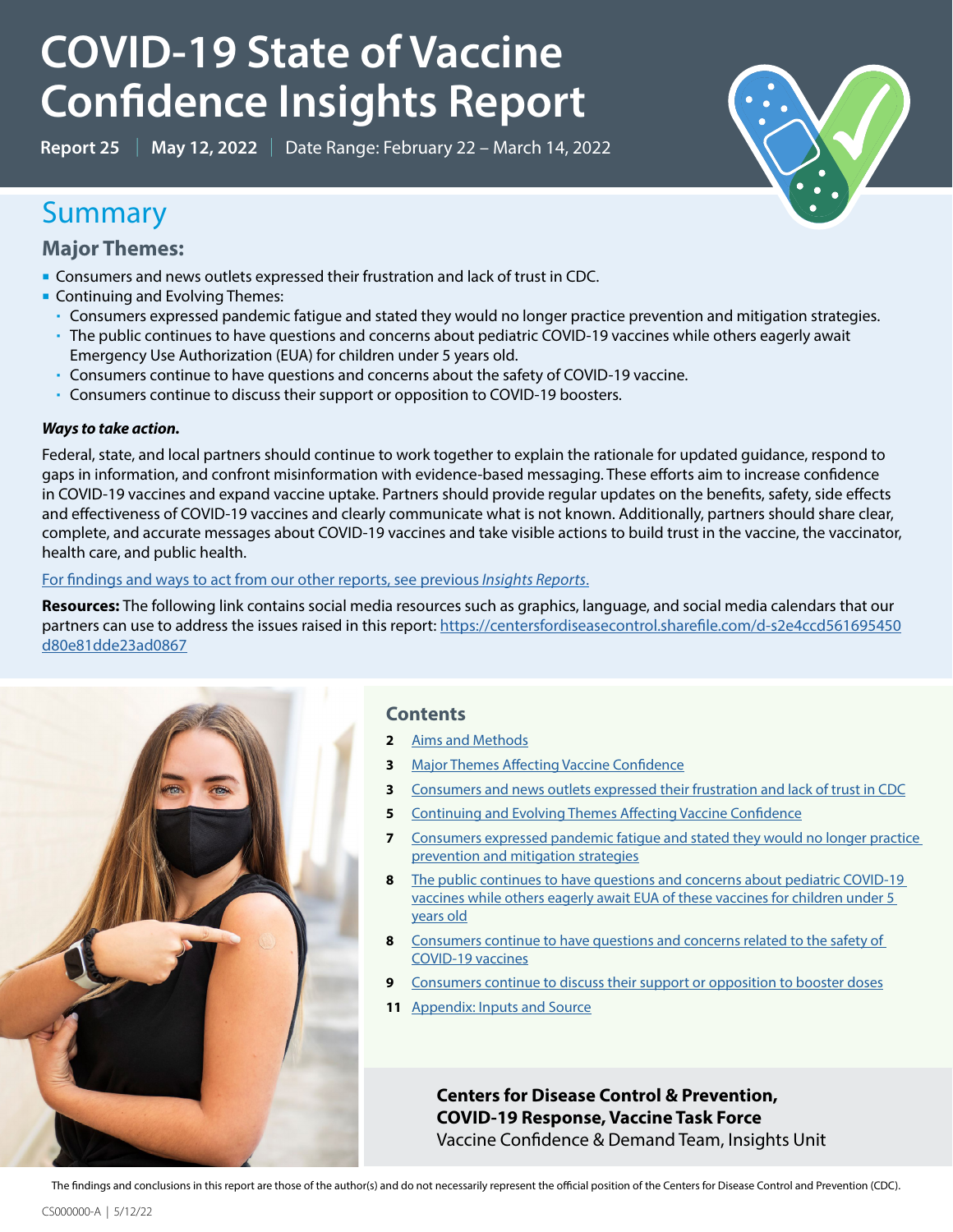## <span id="page-1-0"></span>Aims and Methods

By rapidly reviewing and analyzing numerous sources and inputs (see Appendix), the COVID-19 State of Vaccine Confidence Insights Report emphasizes major themes influencing COVID-19 vaccine hesitancy and uptake. These are characterized by the level and type of threat to vaccine confidence, degree of spread, and directionality. In addition, by examining how consumers think and feel, social processes, and the practical issues around vaccination, the Insights Report seeks to identify emerging issues of misinformation, disinformation, and places where intervention efforts can improve vaccine confidence across the United States.

The information in this report is only a snapshot, and certain populations may be underrepresented. Images and quotes are illustrative examples and are not meant to comprehensively cover all content related to the highlighted themes.

| How do you classify this theme/information?                                          |                                                                                                 |                                                                                                |                                                                                                           |  |  |  |  |
|--------------------------------------------------------------------------------------|-------------------------------------------------------------------------------------------------|------------------------------------------------------------------------------------------------|-----------------------------------------------------------------------------------------------------------|--|--|--|--|
| <b>High risk</b>                                                                     | <b>Moderate risk</b>                                                                            | <b>Low risk</b>                                                                                | <b>Positive sentiment</b>                                                                                 |  |  |  |  |
| • May lead to vaccine<br>refusals and decreased<br>uptake<br>• Wide reach, pervasive | • Potential to trigger<br>hesitancy to vaccination<br>• Moderate reach, modest<br>dissemination | • Concerning, but low risk<br>to vaccine confidence<br>Limited reach, limited<br>dissemination | • Could increase vaccine<br>confidence, intent, or<br>motivation<br>• Variable reach and<br>dissemination |  |  |  |  |

**How has this theme/idea changed over time (since last report or over the course of multiple reports)? Increasing** Information spreading rapidly **Stable** Information remaining constant at prior level **Decreasing** Information is not gaining further traction and there has been no indication of additional activity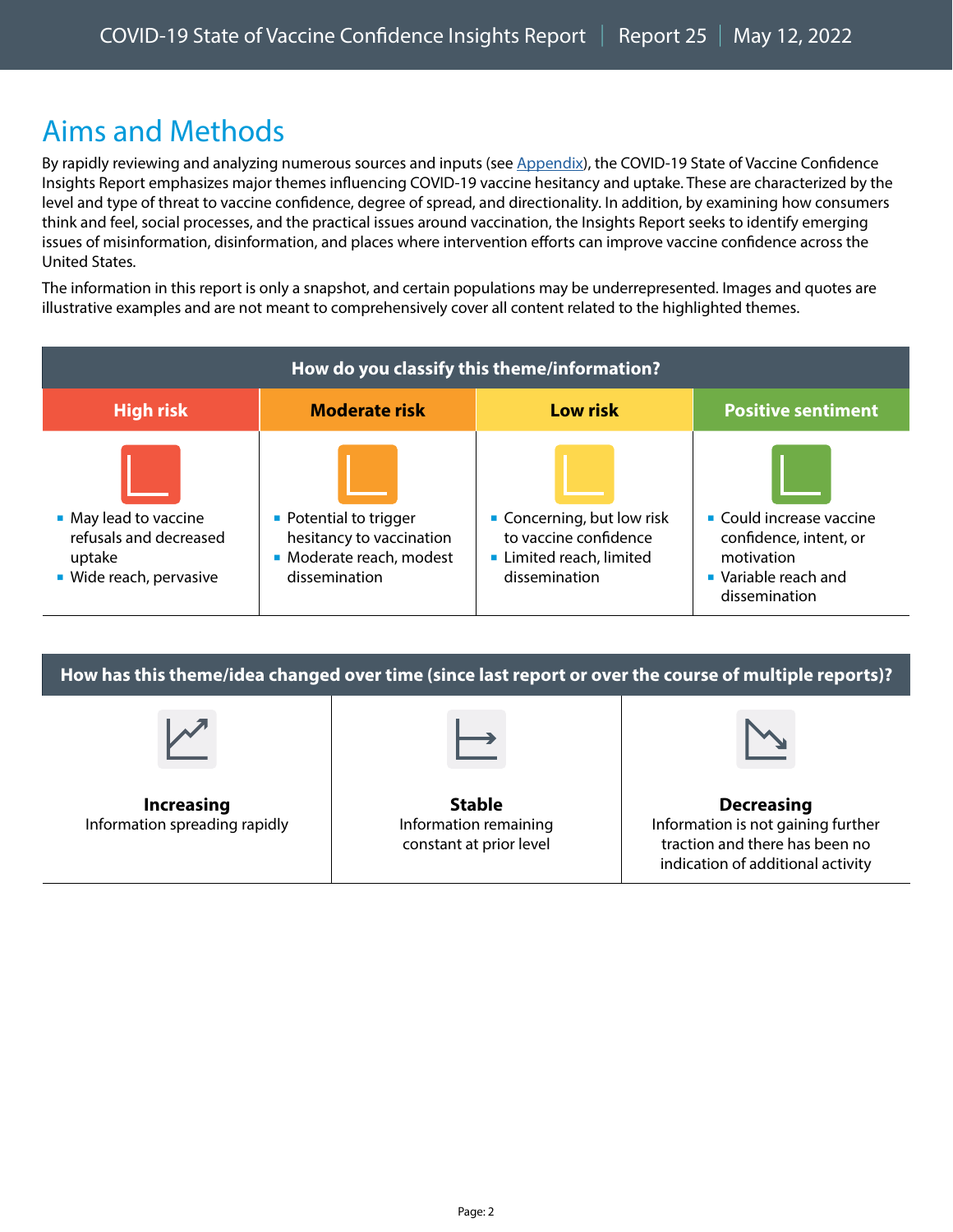# <span id="page-2-0"></span>Major Themes Affecting Vaccine Confidence<sup>a</sup>



### <span id="page-2-1"></span>**Consumers and news outlets expressed their frustration and lack of trust in CDC**

On February 20, 2022, the New York Times published an article titled "[The CDC Isn't Publishing Large Portions of the COVID-19](https://www.nytimes.com/2022/02/20/health/covid-cdc-data.html)  [Data It Collects](https://www.nytimes.com/2022/02/20/health/covid-cdc-data.html)." Subsequently, other news and editorial outlets published articles on this topic with varying degrees of inflammatory language.<sup>[1,](https://www.thedesertreview.com/news/cdc-hides-critical-safety-data/article_79520166-94f9-11ec-be01-5be1ac126d25.html)[2](https://evolutionnews.org/2022/02/major-scandal-new-york-times-reports-cdc-withholding-massive-amounts-of-covid-19-data/)[,3](https://amac.us/the-cdc-hides-covid-data-but-says-americans-are-the-problem/)</sup> Google searches related to the article or news story concerning CDC's data sharing practices increased by up to 650% during this reporting period.b Moreover, news outlets released articles discussing the public's lack of trust in public health, science, and CDC.<sup>[4](https://thehill.com/opinion/healthcare/597393-cdc-needs-serious-scrutiny-to-restore-americans-trust-in-science)[,5](https://www.nytimes.com/2022/03/12/opinion/public-health-trust.html)</sup>

Additionally, some news outlets and social media users discussed the release of a Pfizer document, Cumulative Analysis [of Post-Authorization Adverse Event Reports of Pf-07302048](https://perma.cc/6W69-9WFT)  [\(Bnt162b2\) Received Through 28-Feb-2021,](https://perma.cc/6W69-9WFT) that presented data on reported adverse events following vaccination.<sup>c,[6,](https://twitter.com/cliff_ranger/status/1501988063043534854)[7](https://twitter.com/Eljay2602/status/1502232928302026752)[,8](https://twitter.com/CraigKellyMP/status/1502763405622403072)</sup> However, much like information about the Vaccine Adverse

Major Scandal: New York Times Reports CDC Withholding Massive Amounts of COVID-19 Data John G. West  $\begin{array}{|c|c|c|c|c|}\n\hline\n\textbf{Z} & \textbf{B} & \textbf{y} & \textbf{f} & \text{if } \text{Like } 558 \\
\hline\n\end{array}$ February 22, 2022, 7:31 AM

[Event Reporting System \(VAERS\),](https://vaers.hhs.gov/) the adverse events in the Pfizer document are an inventory of all reported events and their frequency regardless of their link to the Pfizer-BioNTech COVID-19 vaccine.[9](https://factcheck.afp.com/http%253A%252F%252Fdoc.afp.com%252F9UC4LE) Some used the release of this information as evidence that the public cannot trust CDC and the media.<sup>[10](https://twitter.com/Eljay2602/status/1502232928302026752)[,11](https://twitter.com/SandraWeeden/status/1501515012225044482),[12](https://twitter.com/JesseKellyDC/status/1496174354450853890)</sup>

#### *Perceptions, Concerns, and Threats to Vaccine Confidence*

- Almost half of respondents (49%; N=1,068) in a YouGov poll (released March 11, 2022) said their trust in CDC had gone way down or slightly down since the start of the pandemic.<sup>13,[14](https://americansforprosperity.org/covid-civil-liberties-poll/)</sup>
- A majority of respondents (56%;  $N=2,301$ ) in a Partnership for Public Service poll (released March 1, 2022) did not trust the federal government to do what is right.<sup>[15](https://ourpublicservice.org/wp-content/uploads/2022/02/Partnership-and-Freedman-Trust-Polling.pdf)[,16](https://www.politico.com/news/magazine/2022/03/01/democracy-public-crisis-trust-government-faith-00012565)</sup>
- **Consumers expressed their beliefs that the unreleased data proves CDC** lied to the public and cannot be trusted.<sup>c,[17](https://twitter.com/JesseKellyDC/status/1496174354450853890),[18,](https://twitter.com/hamp2879/status/1497841439107010561)[19](https://twitter.com/TheMFingCOO/status/1495971366536978442),[20](https://twitter.com/plenalibertad2/status/1495974215400374272)</sup>
- **Some consumers believe CDC is not releasing data depicting that** COVID-19 vaccines are not safe or effective, even though the unreleased data are said to be related to COVID-19 hospitalizations, booster dose uptake, and wastewater analysis.<sup>d[,21](https://www.facebook.com/cdc/posts/327879376040174?comment_id=327980402696738&__tn__=R),[22](https://www.instagram.com/p/CaiJpfOL9CV/c/17920788146250135/)[,23,](https://www.instagram.com/p/Cak0e_qskkh/c/18027716320346322/)[24](https://rumble.com/vw6sgc-cdc-admits-to-withholding-vaccine-data-over-fears.html)</sup>
- **Some online users claimed that Twitter was banning online references to** vaccine deaths from the VAERS data.<sup>25,[26](https://twitter.com/gutresolution/status/1502761129759543298)[,27](https://twitter.com/RobertKennedyJr/status/1503104107787210760)</sup>
- **Some social media users believe the recently released Pfizer document** proves that the vaccines are not safe.<sup>c[,28,](https://twitter.com/toadmeister/status/1501815141964427264)[29](https://twitter.com/xxjjkkjjkkxx/status/1499791394126188544)[,30](https://twitter.com/johncardillo/status/1499066377172402177)</sup>
- News outlets and social media users also discussed how CDC's COVID-19 guidance was confusing, untrustworthy, or unsafe for the general public.e<sup>31,[32](https://rumble.com/vx50h1-cdc-lies-completely-exposed-deadly-shots-masks-and-quarantine-extremely-dan.html)[,33,](https://twitter.com/joingles/status/1502098933568389121)[34](https://www.npr.org/sections/health-shots/2022/03/10/1085797307/cdcs-new-covid-metrics-can-leave-individuals-struggling-to-understand-their-risk)</sup> Some social media users claimed CDC was changing its COVID-19 guidance for political reasons. $c$ , $35,36,37$  $35,36,37$  $35,36,37$  $35,36,37$

#### *Misinformation Themes*

- The recently released Pfizer document proves that COVID-19 vaccines are not safe and is evidence of a conspiracy between the COVID-19 vaccine manufacturers and the government.<sup>f[,38](https://twitter.com/johncardillo/status/1499066377172402177),[39](https://twitter.com/hamp2879/status/1497841439107010561)</sup>
- CDC withheld data depicting that COVID-19 vaccines are not safe or effective. $40,41$  $40,41$

#### *Content Gaps and Information Voids identified/mentioned by consumers and news outlets*

Why has CDC not released all the available data on COVID-19 booster doses, hospitalizations and wastewater analyses?<sup>42,[43](https://www.instagram.com/p/Cak0e_qskkh/c/18027716320346322/)[,44](https://rumble.com/vw6sgc-cdc-admits-to-withholding-vaccine-data-over-fears.html)</sup>

<sup>a</sup>Citations in this report are illustrative examples and are not the total number of instances of the corresponding themes.

b Google Trends

Tanaq Social Listening Report

d CDC-INFO

e CDC's Communication Surveillance Report



This is Pfizer's list of vaccine side effects.

Remember when too many of you called us conspiracy theorists for warning you about this?



f Project VCTR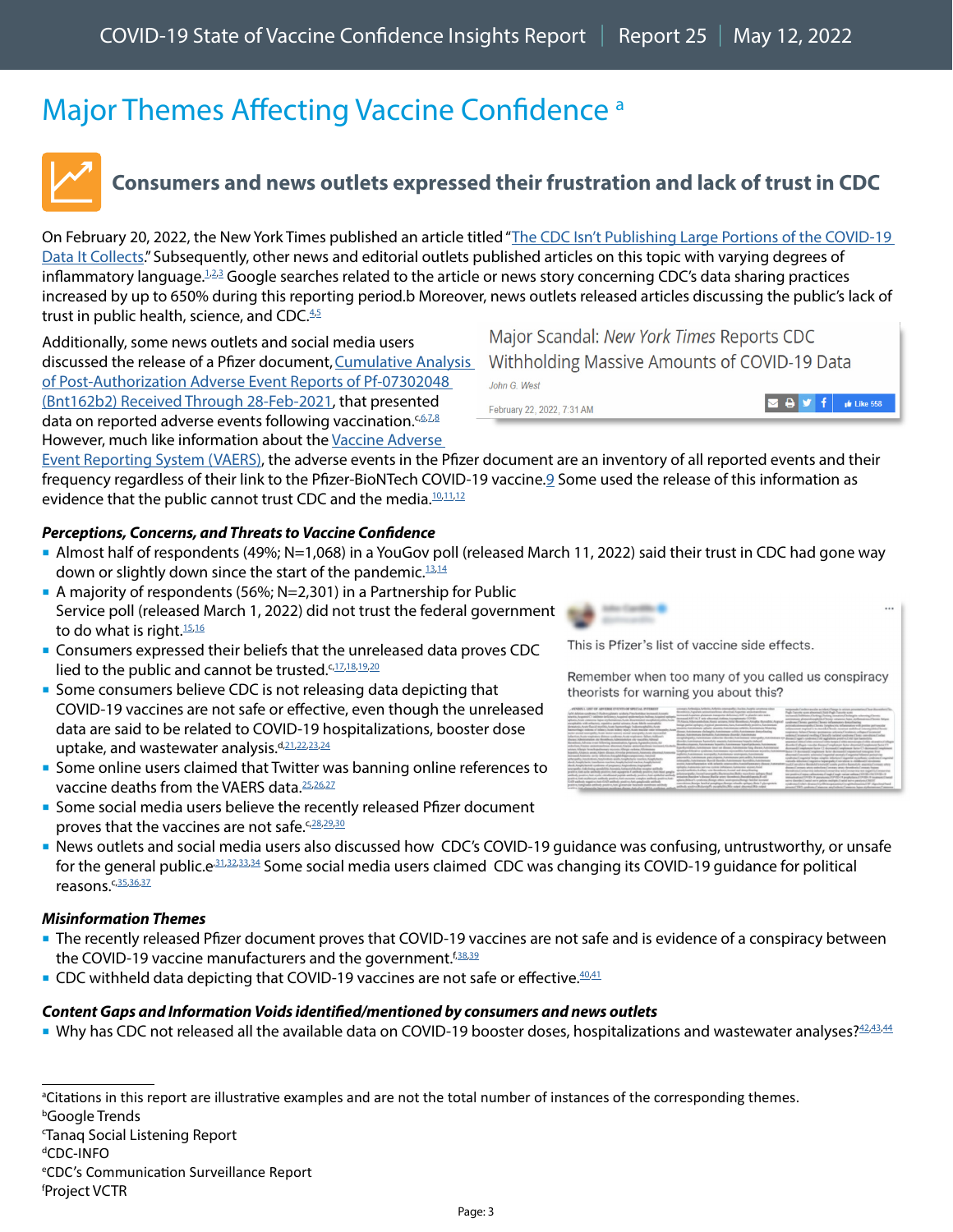- CDC provides extensive publicly available summary reports plus datasets from multiple sources, including vaccine uptake, cases, deaths, and wastewater. Descriptions of data sources and FAQs are found at the websites listed - [FAQ: COVID-19 Data](https://www.cdc.gov/coronavirus/2019-ncov/covid-data/faq-surveillance.html)  [and Surveillance | CDC](https://www.cdc.gov/coronavirus/2019-ncov/covid-data/faq-surveillance.html) and CDC COVID Data Tracker
- CDC must balance the use of data provided with how these data may be shared, released and maintained under applicable federal laws. CDC collects COVID-19-related data through more than a dozen national surveillance systems in collaboration with federal partners, local and state health departments, and academic and private sector partners. About half of health departments have the capacity to link their COVID-19 case, death, and vaccine data. However, CDC is unable to do this type of linkage with the de-identified data it receives from states. In addition, this voluntary data collection framework indicates that states collect data using different methods, which often generate disparate, non-comparable data sets. Using this approach to gather data limits CDC's ability to aggregate and link these data on a national level. For this reason, not all data are suitable for immediate release due to incompleteness or potential inaccuracies, lack of generalizability, sample sizes that are too small for meaningful interpretation, security risks, and privacy and ethical concerns. CDC endeavors to be a responsible steward of data that are shared and to ensure accuracy, completeness, and appropriate representation.
- The National Wastewater Surveillance System (NWSS) is new (established in September 2020) and states have implemented systems at different rates. CDC waited to make data available through COVID Data Tracker until we had reasonable coverage in all 10 HHS regions. We reached that point in January 2022, and the COVID Data Tracker wastewater page went live February 2, 2022. Wastewater RNA concentrations (the raw data coming into NWSS) are not directly comparable across jurisdictions. NWSS produces three metrics to enable comparison -- percent change/trends, detection proportion, and relative level. All wastewater data, including the raw concentrations, are available through a public data request process that has been in place since early 2021.
- $\blacksquare$  Has CDC released all the available data on the safety and effectiveness of COVID-19 vaccines? $45,46$  $45,46$
- CDC collects a significant amount of vaccine-related data. Depending on the source and type of data, sometimes it has missing data. Or it may include personally identifiable information, which hinders the interpretability of the data or the ability to share it. CDC works to communicate and publish timely and transparent information about the safety of vaccines to public health officials, healthcare providers, and the public. $47$
- Data from the Vaccine Adverse Event Reporting System is publicly available and can be downloaded here: [https://vaers.hhs.](https://vaers.hhs.gov/data.html) [gov/data.html](https://vaers.hhs.gov/data.html)
- Data from the Vaccine Safety Datalink (VSD) network are available by request from the National Center for Health Statistics Research Data Center (NCHS RDC). More information on the VSD data sharing program can be found here: [https://www.cdc.](https://www.cdc.gov/vaccinesafety/ensuringsafety/monitoring/vsd/accessing-data.html.) [gov/vaccinesafety/ensuringsafety/monitoring/vsd/accessing-data.html.](https://www.cdc.gov/vaccinesafety/ensuringsafety/monitoring/vsd/accessing-data.html.)
- Are the adverse events reported in the recently released Pfizer document proof that COVID-19 vaccines are not safe? 48,[49](https://twitter.com/xxjjkkjjkkxx/status/1499791394126188544)
	- No. Multiple analyses from CDC and others have found all approved or authorized COVID-19 vaccines to be safe. Rare serious adverse events are identified and publicly reported. You may find more information by going to: [Ensuring COVID-19](https://www.cdc.gov/coronavirus/2019-ncov/vaccines/safety.html)  [Vaccine Safety in the US | CDC](https://www.cdc.gov/coronavirus/2019-ncov/vaccines/safety.html)
	- The Pfizer document is a comprehensive listing of all reported adverse events or health issues described following vaccination, regardless of whether the vaccine caused them. Tracking such events is a requirement for pharmaceutical companies, Food and Drug Administration (FDA), and CDC to identify possible safety signals, particularly rare events that may not have been possible to detect during clinical trials. An adverse event is simply an event that has occurred after vaccination — it does not mean the vaccine caused the problem. And many of these events are likely to be purely coincidental. Adverse events related to the Pfizer-BioNTech vaccine are similar to many routine vaccines. The adverse events are mild and short lasting (pain at injection site, fever). Finally, for more severe adverse events, there is a detailed process to determine whether these are related to vaccination or not. FDA and CDC use several different sources of dataa to closely monitor vaccine safety and identify events that occur more often after vaccination compared to how often they typically occur in the general population.[50](https://www.factcheck.org/2022/03/scicheck-posts-misinterpret-pfizer-covid-19-vaccine-safety-monitoring-document/) The Pfizer report did not include any comparison of adverse events in unvaccinated people.
- Why does CDC continue to update their COVID-19 vaccination and mitigation quidance?  $51.52$  $51.52$ 
	- CDC has continued to review isolation and quarantine recommendations for various populations throughout the COVID-19 pandemic. Recommendations take into account the societal impact (e.g., critical infrastructure and health care worker staffing shortages) and the latest science on disease severity and when and for how long a person is most infectious. CDC will continue to evaluate these recommendations as more data become available. $53$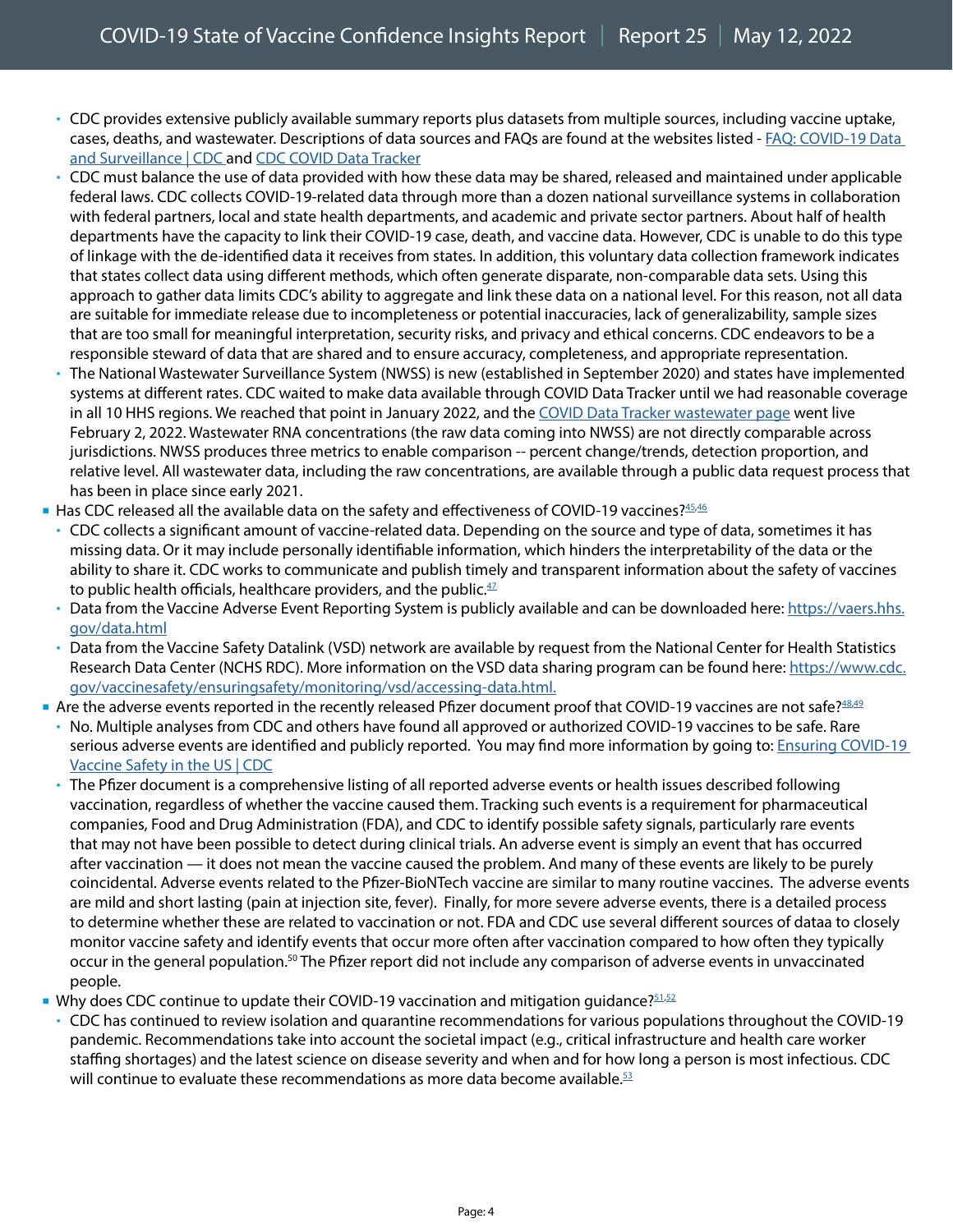#### *Misinformation Themes*

- The recently released Pfizer document proves that COVID-19 vaccines are not safe and is evidence of a conspiracy between the COVID-19 vaccine manufacturers and the government.g,  $41.42.43$  $41.42.43$  $41.42.43$  $41.42.43$
- CDC withheld data depicting that COVID-19 vaccines are not safe or effective. [44,](https://twitter.com/Krommsan/status/1497824267404132353)[45](https://www.facebook.com/cdc/posts/328697075958404?comment_id=328704485957663&__cft__%5b0%5d=AZXqRPRtVse4Df1upF5p1LraOhrmvWEgrOYnGuO7UzqBv4p86KXLPEuIqOUAvZq4ufoV1GN6gDsgpjXk1tK3vRmGWCk2RBxt2ItI7meS0C7RpVMoouRPo9Pk1TtndQf9GafreIG2Fuy5paSmZuW-G1JF&__tn__=R%5d-R),[46](https://www.facebook.com/cdc/posts/328558152638963?comment_id=329491225878989&__tn__=R)

#### *Ways to take action:*

- Coordinate with federal, state, local agencies, and partners to share clear, complete, and accurate messages about COVID-19 vaccines and take visible actions such as culturally appropriate messaging/education and community engagement to build trust in the vaccine, the vaccinator, and the system.
- Communicate transparently about the process for authorizing, approving, making recommendations for, monitoring the safety of, distributing, allocating, and administering COVID-19 vaccines, including data collection, analysis, and reporting.
- Provide regular updates on the benefits, safety, side effects, and effectiveness of COVID-19 vaccines and clearly communicate what is known, what isn't known, and what is being done to find out what isn't known.
- Proactively address and help stop the spread and harm of misinformation via social media platforms, partners, and trusted messengers.
- Engage communities in a sustainable, equitable, and inclusive way using two-way communication to listen, build trust, and increase collaboration.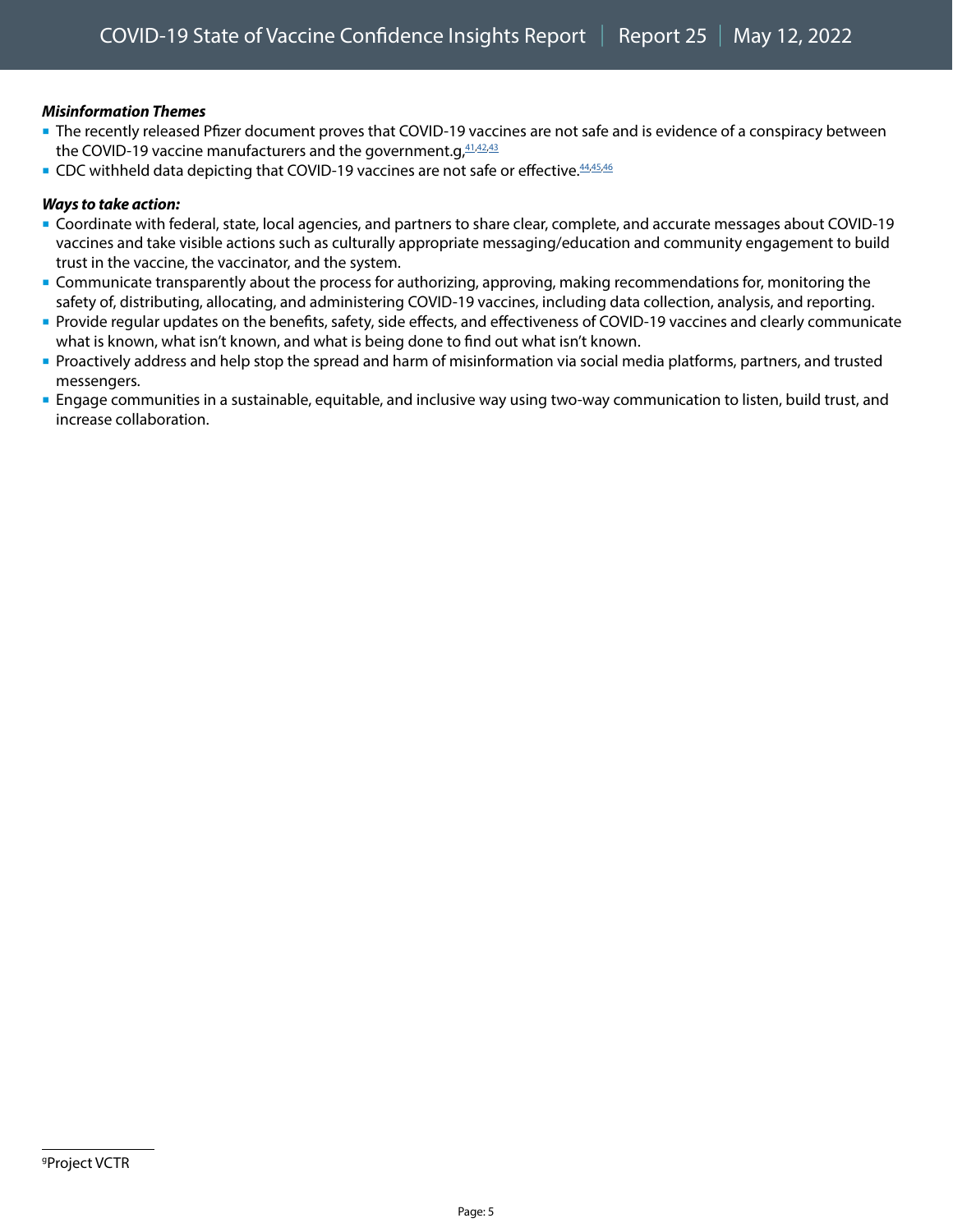# <span id="page-5-0"></span>Continuing and Evolving Themes Affecting Vaccine Confidence

The themes below have been noted in previous reports and continue to undermine vaccine confidence. The information highlighted below focuses on what is new or different from previous reports. For additional context and previous recommendations on these themes, see previous*Insights Reports*.



### <span id="page-5-1"></span>**Consumers expressed pandemic fatigue and stated they would no longer practice prevention and mitigation strategies**

Consumers continue to discuss how they are done or want to stop following COVID-19 prevention and mitigation strategies. Many online consumers expressed their elation in everyday occurrences with the hashtags #returntonormal<sup>54</sup> and #backtonormal<sup>55</sup> Some online discussion verbalized concerns against prematurely lifting precautions<sup>[49](https://twitter.com/rachael_levy/status/1503000790386065410)</sup> which could cause successive waves of infection.<sup>56,57</sup> Despite conflicting viewpoints from some consumers, the majority of online discussions have already moved from pandemic to other issues.<sup>[58](https://www.facebook.com/cdc/posts/327879376040174?comment_id=328125986015513&__tn__=R),59</sup> This shift might be due to the declining infections with the virus that causes COVID-19[60](https://www.cnbc.com/2022/03/14/fauci-warns-not-to-forget-pandemics-catastrophic-experience.html) and stalled vaccination rates for the primary series and booster doses.h News and other online outlets continue to publish articles discussing how the public is tired of COVID-19 and discussions around it.<sup>[61,](https://www.nytimes.com/2022/03/09/opinion/covid-exhaustion-the-argument.html)[62](https://marshallparthenon.com/29050/news/two-years-into-the-pandemic-covid-fatigue-takes-its-toll/),63</sup> The most recent update to the [CDC Community Levels](https://www.cdc.gov/coronavirus/2019-ncov/science/community-levels.html) (which determines community risk levels by reviewing several indicators, such as the number of new COVID-19 cases in an area, the share of hospital beds in use, and hospital admissions) indicates more than 98% of the US population is in a location with low or medium COVID-19 Community Level, indicating to some that COVID-19 is no longer a concern.[64](https://www.cdc.gov/media/releases/2022/s0311-COVID-19-Community-Levels.html)[,65](https://www.facebook.com/cdc/posts/327879376040174?comment_id=328250366003075&__tn__=R)

On March 1, the White House detailed an as-yet unfunded<sup>[66](https://khn.org/news/article/podcast-khn-what-the-health-237-congress-covid-funding-march-10-2022/)</sup> National Preparedness Plan for COVID-19<sup>61</sup> comprising of four key aspects: protection against and treatment of infections with available therapies, preparation for new variants, prevention of economic and educational shutdowns, and assistance with vaccination efforts outside of the U.S[.66,](https://www.whitehouse.gov/covidplan/)[67](https://www.fiercehealthcare.com/providers/white-house-covid-19-preparedness-plan-details-4-step-plan-keep-america-open-and-prepare) Meanwhile, the Federal Aviation Administration's masking requirement, initially set to expire on March 18, has been extended until April 18[.68](https://www.npr.org/2022/03/10/1085739883/mask-mandate-planes-trains-ferries-tsa-cdc)[,69](https://www.nytimes.com/live/2022/03/10/world/covid-19-mandates-cases-vaccine/the-tsa-extends-its-mask-mandate-on-airplanes-and-public-transit-as-the-cdc-reviews-the-policys-future) These events, coupled with international conflicts,<sup>70</sup> domestic economic stressors,<sup>71</sup> and political messaging,<sup>72</sup> may have led to consumers expressing varying sentiments ranging from a desire to be done with prevention-related activities $73,74$  $73,74$  to a belief that the COVID-19 pandemic is over<sup> $75,76$  $75,76$ </sup> Some sources have described this as "pandemic fatigue."  $77,74$  $77,74$ 

#### *Perceptions, Concerns, & Threats to Vaccine Confidence*

- Some consumers believe the United States may be approaching, or is already in, an endemic stage.<sup>78,[76](https://www.facebook.com/cdc/posts/327879376040174?comment_id=328777535950358&__tn__=R)</sup>
- **Some understand the word 'endemic' to mean that infection with** the virus that causes COVID-19 is not concerning $\frac{79}{2}$  $\frac{79}{2}$  $\frac{79}{2}$  or that serious COVID-19 outcomes are unpreventable.
- Online users questioned whether testing and other pandemicrelated services would be available in the absence of the political will to fund these efforts  $\frac{80}{2}$

#### *Misinformation Themes*

- **President Biden declared the pandemic is over.**<sup>[81](https://www.facebook.com/cdc/posts/327879376040174?comment_id=328125986015513&__tn__=R)</sup>
- Guidance from governmental health authorities' "flip-flops" [82](https://www.facebook.com/cdc/posts/327879376040174?comment_id=327953626032749&__tn__=R) or may not "follow the science." [83](https://twitter.com/Angelasfreenews/status/1499774314131906561)
- Stalled vaccination uptake rates indicate the pandemic is over.  $84,85$  $84,85$
- CDC and government officials knew mitigation efforts like vaccines, masks, and tests would be ineffective but continued to push them for political gain. 86,[87](https://www.instagram.com/p/CandhskM2MN/c/17960473396608350/)[,88](https://www.facebook.com/cdc/posts/328558152638963?comment_id=328842375943874&__tn__=R)

#### *Content Gaps and Information Voids*

- As the number of COVID-19 cases declines, is it still necessary to receive a primary series of COVID-19 vaccine or booster dose[?89](https://www.instagram.com/p/CaIX9vulkEO/c/18280690462055345/)
	- COVID-19 vaccines are effective at protecting you from severe outcomes and death from the virus that causes COVID-19, even if you have had COVID-19 in the past. Vaccination is an important tool to help us get back to normal[.90](https://www.cdc.gov/coronavirus/2019-ncov/vaccines/prepare-for-vaccination.html)
- As state and local governments update their COVID-19 community mitigation recommendations, should masks still be worn in indoor public places?<sup>91,[92](https://www.nytimes.com/live/2022/03/10/world/covid-19-mandates-cases-vaccine/the-tsa-extends-its-mask-mandate-on-airplanes-and-public-transit-as-the-cdc-reviews-the-policys-future)</sup>
- h HHS Current Events Tracker





#### Replying to @CDCgov

Or even better, why don't you just mind your own business, stop spending taxpayer money, and leave us all alone. It's over. Get over it.

...

5:43 PM · Mar 2, 2022 · Twitter Web App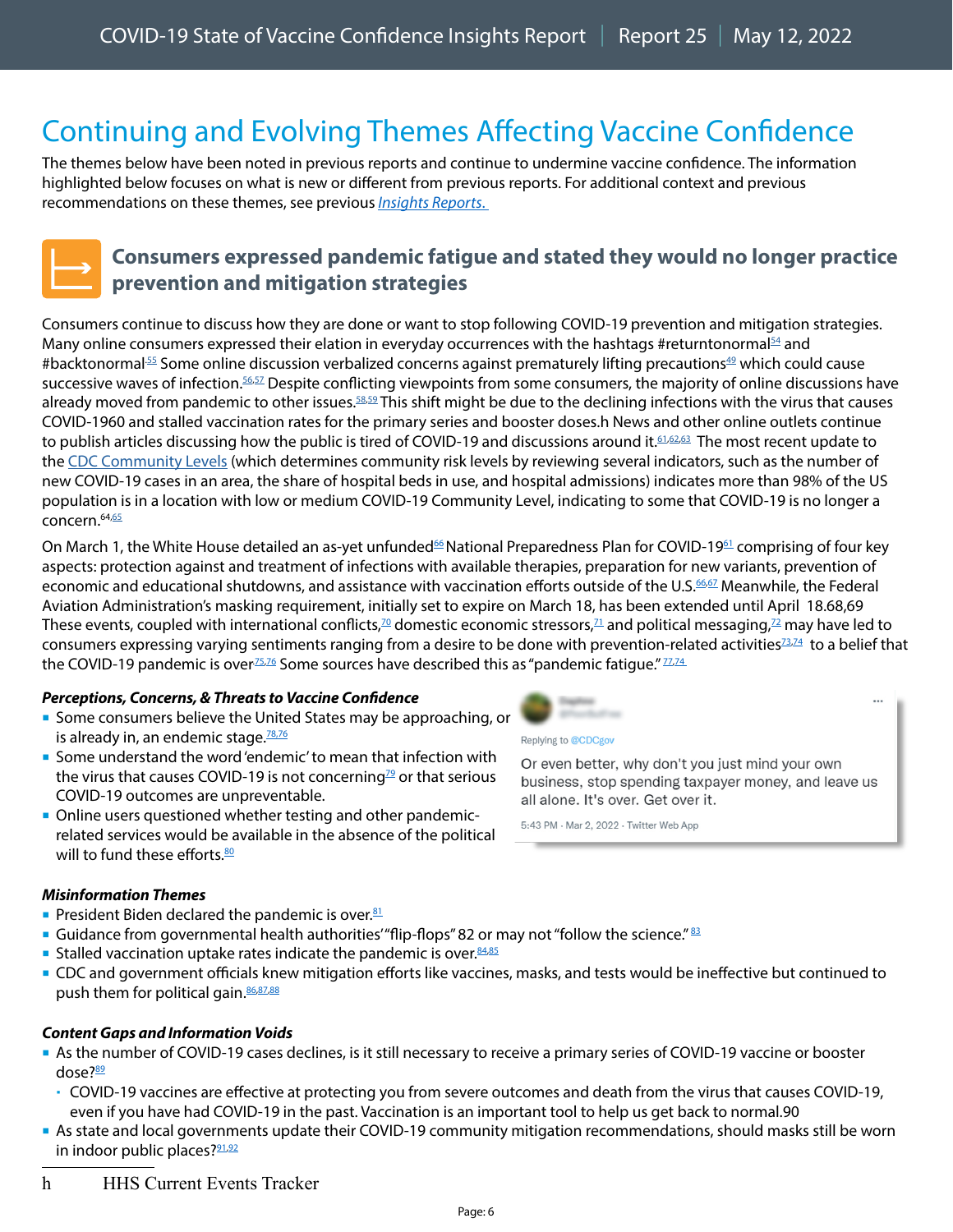- When making decisions about community-level and individual-level prevention strategies, health officials, stakeholders and individuals should consider [CDC's COVID-19 Community Levels](https://www.cdc.gov/coronavirus/2019-ncov/science/community-levels.html?CDC_AA_refVal=https%3A%2F%2Fwww.cdc.gov%2Fcoronavirus%2F2019-ncov%2Fmore%2Faboutcovidcountycheck%2Findex.html) approaches within their local context. $93$
- Layered prevention strategies, such as staying up to date on vaccines, screening testing, ventilation, and wearing masks, can help limit severe disease and reduce the potential for strain on the healthcare system. CDC recommends using county COVID-19 Community Levels to help determine which COVID-19 prevention measures to use for individuals and communities.<sup>94</sup>
- COVID-19 Community Levels do not apply in healthcare settings like hospitals and nursing homes. Instead, healthcare settings should continue to follow CDC's [infection prevention and control recommendations](https://www.cdc.gov/coronavirus/2019-ncov/hcp/infection-control-recommendations.html) for healthcare workers.<sup>95</sup>
- Should masks and vaccines still be utilized as governments update their COVID-19 community mitigation recommendations for travel[?96](https://www.npr.org/2022/03/10/1085739883/mask-mandate-planes-trains-ferries-tsa-cdc),[97](https://www.nytimes.com/live/2022/03/10/world/covid-19-mandates-cases-vaccine/the-tsa-extends-its-mask-mandate-on-airplanes-and-public-transit-as-the-cdc-reviews-the-policys-future)
	- Masks and vaccines continue to be safe and effective ways to protect against infection from the virus that causes COVID-19.
- Everyone is recommended to stay up to date with their COVID-19 vaccines.
- Mask use recommendations are available at: [Use and Care of Mask | CDC](https://www.cdc.gov/coronavirus/2019-ncov/prevent-getting-sick/about-face-coverings.html)
- Guidance from governmental health authorities' "flip-flops"  $85$  or may not "follow the science." $86$
- Stalled vaccination uptake rates indicate the pandemic is over. [87](https://twitter.com/Oped46/status/1499219052467679233)[,88](https://www.instagram.com/p/CaSiDqavker/c/18154872058209207/)
- CDC and government officials knew mitigation efforts like vaccines, masks, and tests would be ineffective but continued to push them for political gain.<sup>89,[90](https://www.instagram.com/p/CandhskM2MN/c/17960473396608350/)[,91](https://www.facebook.com/cdc/posts/328558152638963?comment_id=328842375943874&__tn__=R)</sup>

#### *Ways to Take Action*

- Develop and amplify messages explaining why vaccines and staying "up to date" on COVID-19 vaccinations are still crucial to preventing severe illness from COVID-19, including illness caused by emerging variants.
- Disseminate messages about community-level risk (CDC Community Levels) and the importance of the corresponding COVID-19 mitigation measures, such as masking, screening, testing and quarantining.
- Address new misinformation themes regarding vaccines to increase or maintain vaccine confidence in COVID-19 vaccine and booster doses.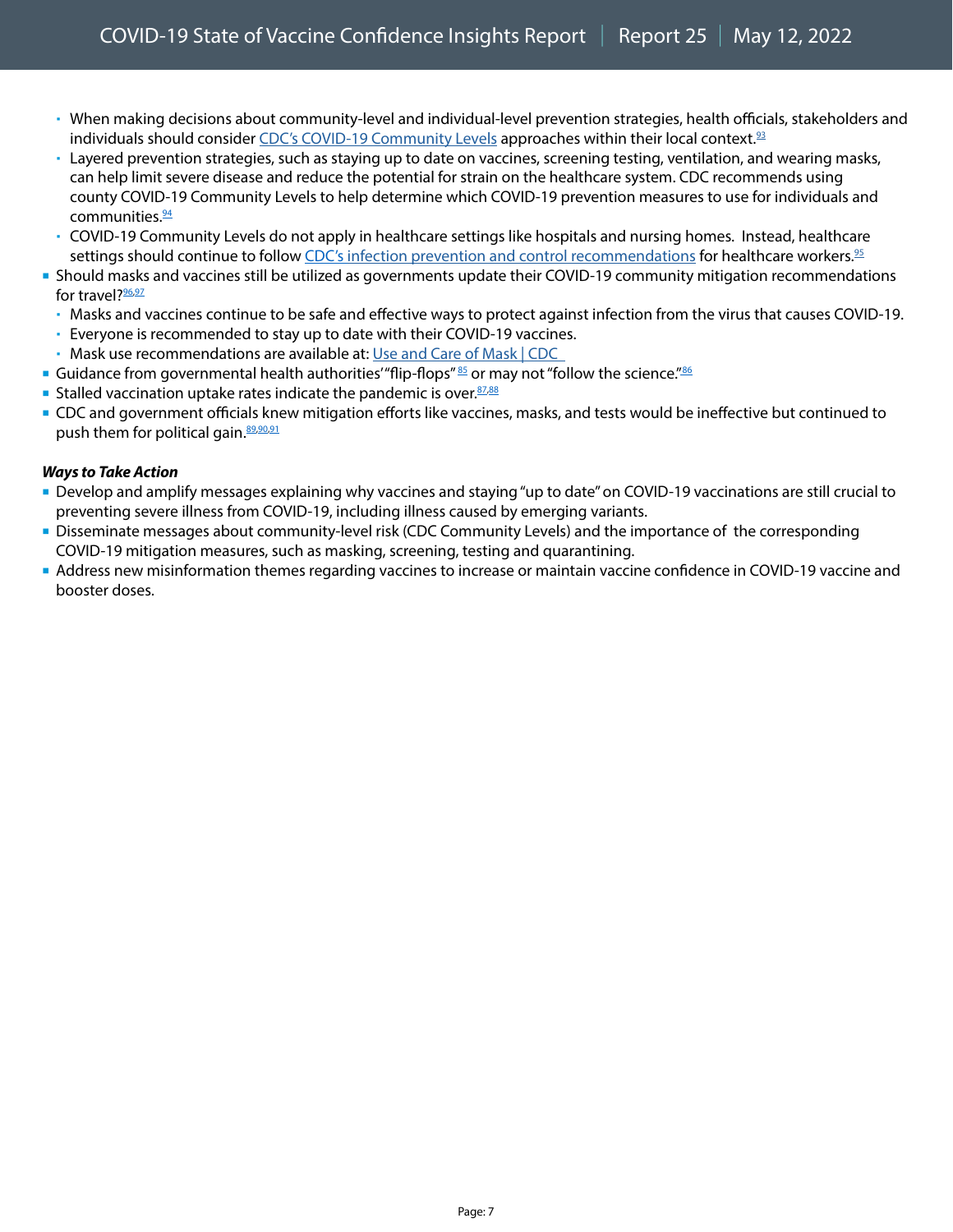### <span id="page-7-0"></span>**The public continues to have questions and concerns about pediatric COVID-19 vaccines while others eagerly await EUA of these vaccines for children under 5 years old**

Three months after Pfizer initially submitted data to the FDA to obtain EUA for their COVID-19 vaccine in children ages under 5 years, parents eagerly await updates on the approval process while pushing to allow off-label use.<sup>98,[99](https://www.facebook.com/cdc/posts/323899369771508?comment_id=997450437841651&__cft__%5b0%5d=AZVDZg880YGghhw2ho8hedBbFGH96SarCNZWrKqqZqHtXKiLMiY63Xmj9uxrQLAtXLZRGz4ZI7AOjjAMTXVAP3e_gIrymzc_d60r5vs30Mk-k480IeXTQqWDtEYZDsrtacsgK72H6vRUxzrhHgtKRQBq&__tn__=R%5d-R),100</sup> Also, worsening some parents' frustrations and adding to feelings of abandonment and governmental indifference, many cities and counties have lifted mask requirements.<sup>i,j,[101,](https://twitter.com/ImmunizeUnder5s/status/1503058466390294531) [102](https://www.facebook.com/cdc/posts/325178869643558?comment_id=326831276144984&__tn__=R)[,103,](https://www.nytimes.com/2022/03/01/opinion/letters/cdc-covid-rules.html)[104](https://www.facebook.com/cdc/posts/323899369771508?comment_id=682739286250036&__cft__%5b0%5d=AZVDZg880YGghhw2ho8hedBbFGH96SarCNZWrKqqZqHtXKiLMiY63Xmj9uxrQLAtXLZRGz4ZI7AOjjAMTXVAP3e_gIrymzc_d60r5vs30Mk-k480IeXTQqWDtEYZDsrtacsgK72H6vRUxzrhHgtKRQBq&__tn__=R%5d-R)</sup> However, many, including public health officials and political figures, $105,106,107$  $105,106,107$  $105,106,107$  remain opposed to vaccination of not only this age group, but all children.<sup>[108](https://www.instagram.com/p/CaVLPxtlVLi/c/17910811940297987/)[,109,](https://www.instagram.com/p/CaVLPxtlVLi/c/17895568106536279/)[110](https://www.instagram.com/p/CaVLPxtlVLi/c/17936502526947581/)</sup> Adding to this, some studies have shown decreased effectiveness or decreased antibody response in younger children, as compared to adults, further adversely affecting vaccine confidence for this age group.<sup>111,[112](https://www.nature.com/articles/d41586-022-00681-8),[113](https://www.nytimes.com/live/2022/03/01/world/covid-19-tests-cases-vaccine)</sup>

| Replying to @CDCgov                                                                                                                                                                                                                                                                                                 |          |  |  |  |  |  |
|---------------------------------------------------------------------------------------------------------------------------------------------------------------------------------------------------------------------------------------------------------------------------------------------------------------------|----------|--|--|--|--|--|
| Can you supply me with the long-term studies that will<br>tell us no injury will happen to these children later in<br>life? Do you have data that says this experiment will<br>have no recourse on the reproductive system? Can you<br>please Supply me with that info?<br>7:14 PM - Feb 22, 2022 - Twitter Web App |          |  |  |  |  |  |
|                                                                                                                                                                                                                                                                                                                     |          |  |  |  |  |  |
| 2 Retweets                                                                                                                                                                                                                                                                                                          | 39 Likes |  |  |  |  |  |

In addition, a recent online poll $114$  showed that 57% of parents with children ages under 5 years reported not having enough information

about COVID-19 vaccine safety and effectiveness. Moreover, 39% of this cohort said federal health agencies' information about COVID-19 vaccines was confusing.[115](https://www.kff.org/coronavirus-covid-19/poll-finding/kff-covid-19-vaccine-monitor-february-2022/) Searches for "when will covid vaccine be available for kids under 5" increased by 300% during this reporting period.k

#### *Perceptions, Concerns, and Threats to Vaccine Confidence*

- Many parents feel they have done everything in their power to protect their children from COVID-19 and are growing impatient as a vaccine remains elusive.<sup>116,[117](https://twitter.com/AshleyRParker/status/1502336325881667593https:/twitter.com/AshleyRParker/status/1502336325881667593https:/twitter.com/AshleyRParker/status/1502336325881667593https:/twitter.com/AshleyRParker/status/1502336325881667593),[118](https://twitter.com/cattywampusbees/status/1503019117900488706)</sup>
- **The government is doing nothing to protect children ages under 5 years from COVID-19.**<sup>119[,120,](https://www.facebook.com/cdc/posts/323899369771508?comment_id=369129144734069&__cft__%5b0%5d=AZVDZg880YGghhw2ho8hedBbFGH96SarCNZWrKqqZqHtXKiLMiY63Xmj9uxrQLAtXLZRGz4ZI7AOjjAMTXVAP3e_gIrymzc_d60r5vs30Mk-k480IeXTQqWDtEYZDsrtacsgK72H6vRUxzrhHgtKRQBq&__tn__=R%5d-R)[121](https://www.facebook.com/cdc/posts/323899369771508?comment_id=666191077867357&__cft__%5b0%5d=AZXlaBoas5FGo8jXLdJefA9ONxU6aqZffVBHzrFQZCvGjghtjrgH-mK9h79bl9SA1795U-ne3nJkE9KlFtx5ygA44IGmet6WaqMvAskwLsFpE6e7osRgogz9qoksUrHE-tWhSmJ34Lno366YSUuoSe2c&__tn__=R%5d-R)</sup>
- Parents are hesitant to vaccinate children after a study showed the Pfizer-BioNTech COVID-19 vaccine offered little protection against the Omicron variant and had decreased vaccine effectiveness (VE) against serious illness.<sup>122,[123](https://twitter.com/Lizzylasher7/status/1498745044546826244),[124](https://twitter.com/AWokeZombie/status/1498744322661011456)</sup> The [MMWR study](https://www.cdc.gov/mmwr/volumes/71/wr/mm7109e3.htm?s_cid=mm7109e3_w) showed that, among children aged 5 through 11 years, the COVID-19 vaccine effectiveness14 to 67 days after receipt off the second dose was 46%.
- Consumers are worried about the unknown long-term side effects from COVID-19 vaccines.<sup>125,[126](https://www.facebook.com/cdc/posts/328697075958404?comment_id=329223249239120&__cft__%5b0%5d=AZXqRPRtVse4Df1upF5p1LraOhrmvWEgrOYnGuO7UzqBv4p86KXLPEuIqOUAvZq4ufoV1GN6gDsgpjXk1tK3vRmGWCk2RBxt2ItI7meS0C7RpVMoouRPo9Pk1TtndQf9GafreIG2Fuy5paSmZuW-G1JF&__tn__=R%5d-R),[127](https://www.facebook.com/cdc/posts/324589083035870?comment_id=324642703030508&__cft__%5b0%5d=AZWpyLZpuDfAClWjYyVasorjHDbJhhz8ECo2qHhn_3Ylwmy6EL73K-7jhpgL2RozakhUKHjn4OHCKli_VYP8wi5VMdcbL1j6WQ8MPqvjOqezqdGI1WJuGhG1dBje_fqtOdm81Sy59EfQkV2F8rWTbDVa&__tn__=R%5d-R)</sup>

#### *Misinformation Themes*

- The COVID-19 vaccine is not effective in children.<sup>[128](https://www.medrxiv.org/content/10.1101/2022.02.25.22271454v1)[,129](https://www.nature.com/articles/d41586-022-00681-8)[,130](https://twitter.com/PunchBlake/status/1499226434518278144)</sup>
- COVID-19 vaccines are ineffective and are not required for healthy children, as touted by some public health and government officials.<sup>131,[132](https://twitter.com/AWokeZombie/status/1499104116047593474)</sup>
- Kids are not at risk of infection with the virus that causes COVID-19.<sup>[133](https://www.facebook.com/cdc/posts/328751329286312?comment_id=329385052556273&__cft__%5b0%5d=AZULoGsPMoakhEshZl_UD_F-P0V5-flO86_tXI2_P_X9dxA_P7_aE-L8cyWTlc1lVjf3v_7v2L9nO492CCDt0V3B0tbeLf8CpDD4HXtfxxZ94aI8q6kFUL1dGgtQ9X9JeWkyq5xl2AvXsjIRoBSXqKnO&__tn__=R%5d-Rhttps://www.facebook.com/cdc/posts/328751329286312?comment_id=329385052556273&__cft__%5b0%5d=AZULoGsPMoakhEshZl_UD_F-P0V5-flO86_tXI2_P_X9dxA_P7_aE-L8cyWTlc1lVjf3v_7v2L9nO492CCDt0V3B0tbeLf8CpDD4HXtfxxZ94aI8q6kFUL1dGgtQ9X9JeWkyq5xl2AvXsjIRoBSXqKnO&__tn__=R%5d-R)[,134](https://www.instagram.com/p/CanPxl4MI_S/c/17865288230646993/)</sup>
- The COVID-19 vaccine is an experiment and simply a ploy by Big Pharma to make money.<sup>135,[136](https://www.instagram.com/p/CaVLPxtlVLi/c/17928451643109195/)[,137](https://www.instagram.com/p/CaX4Q9ZhX1r/c/17987983390452561/)</sup>

#### *Content Gaps and Information Voids*

- Why should children and teens get vaccinated against COVID-19?h
	- Children are as likely to be infected with the virus that causes COVID-19 as adults and can get very sick, have short- and long-term health complications, and spread the virus to others, including at home and school. Children infected with the virus that causes COVID-19 can also develop serious complications like multisystem inflammatory syndrome (MIS-C)—a condition where different body parts become inflamed, including the heart, lungs, kidneys, brain, skin, eyes, or gastrointestinal organs. Children with underlying medical conditions are more at risk for severe illness from COVID-19 compared to children without underlying medical conditions.<sup>138</sup>

#### Are children eligible for a booster?<sup>1</sup>

 Everyone ages 12 years and older should get a COVID-19 booster when they are eligible. Currently, a booster is not recommended for children younger than 12 years.[139](https://www.cdc.gov/coronavirus/2019-ncov/vaccines/faq-children.html)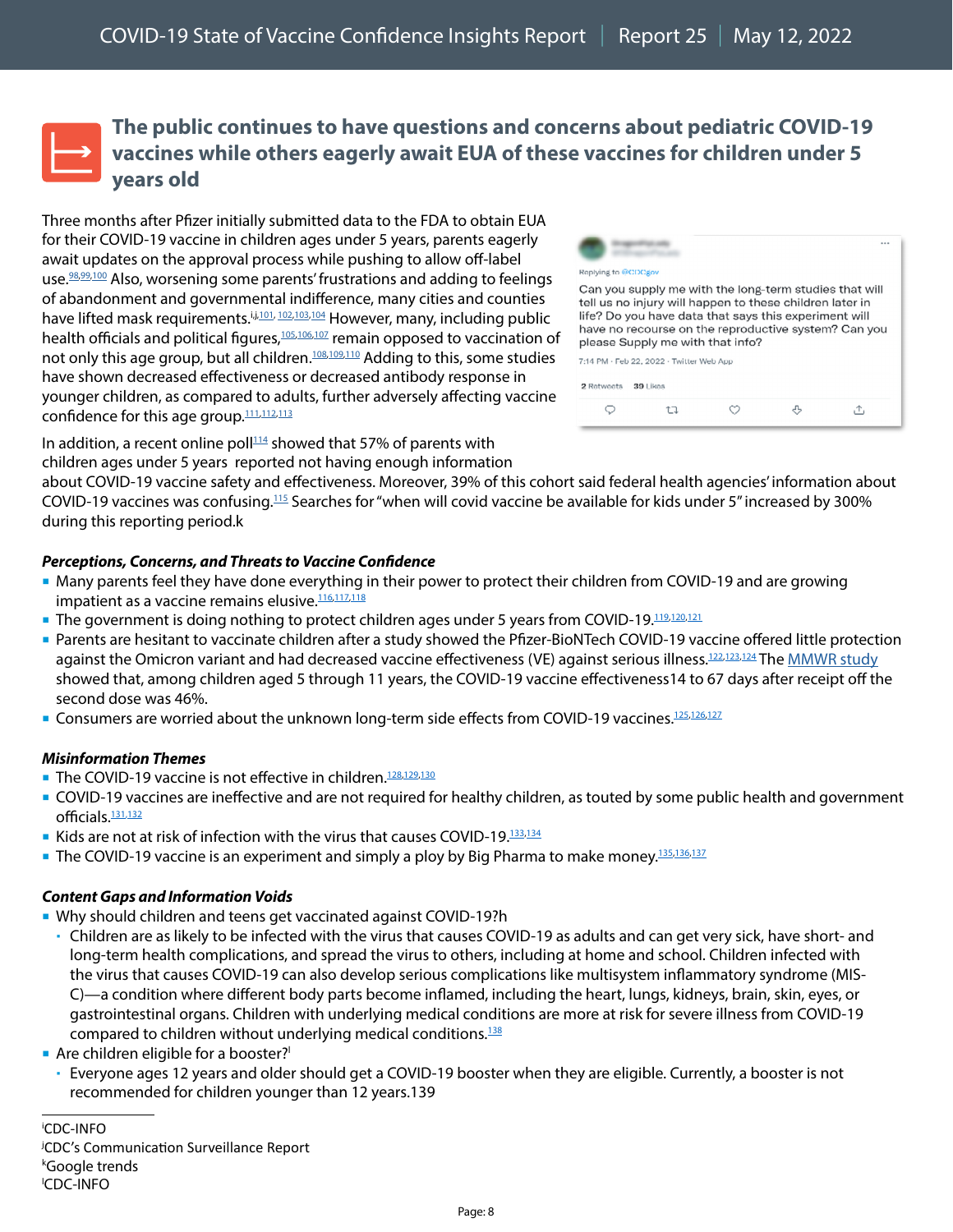- **I**s severe illness or death likely after COVID-19 vaccination in children?k
	- Serious adverse events after COVID-19 vaccination are rare but may occur. CDC provides timely updates on serious adverse events. Myocarditis and pericarditis after COVID-19 vaccination are rare in children. Reports of death after COVID-19 vaccination are rare.<sup>140</sup>
- The COVID-19 vaccine is not effective in children.<sup>[125,](https://www.medrxiv.org/content/10.1101/2022.02.25.22271454v1)[126](https://www.nature.com/articles/d41586-022-00681-8)[,127](https://twitter.com/PunchBlake/status/1499226434518278144)</sup>
- COVID-19 vaccines are ineffective and are not required for healthy children, as touted by some public health and government officials[.128,](https://www.facebook.com/cdc/posts/328650775963034?comment_id=328919115936200&__cft__%5b0%5d=AZXOMmJcoZpkMXNtKHJb8s_la4AG3JU8w_gtcrNQ1Gx5QvEZifz0_Febs_goxXV8wlnkBTZN1cs24noGgMYllceDHgFJPIGCPyZor0d9Pr7Oa7xAUVeH0N13ZjnoQ7Tb9SeXdo0nsnAEO7uZPZ0qc2Ca&__tn__=R%5d-R)[129](https://twitter.com/AWokeZombie/status/1499104116047593474),[130,](https://twitter.com/JayReason21/status/1496222712817397760)[131](https://apnews.com/article/covid-health-florida-public-health-f1500964bf5e062db25a9762534e1c2d)

Kids are not at risk of infection with the virus that causes COVID-19.<sup>[132](https://www.facebook.com/cdc/posts/328650775963034?comment_id=328808169280628&__cft__%5b0%5d=AZXOMmJcoZpkMXNtKHJb8s_la4AG3JU8w_gtcrNQ1Gx5QvEZifz0_Febs_goxXV8wlnkBTZN1cs24noGgMYllceDHgFJPIGCPyZor0d9Pr7Oa7xAUVeH0N13ZjnoQ7Tb9SeXdo0nsnAEO7uZPZ0qc2Ca&__tn__=R%5d-R)[,133](https://www.facebook.com/cdc/posts/328751329286312?comment_id=329385052556273&__cft__%5b0%5d=AZULoGsPMoakhEshZl_UD_F-P0V5-flO86_tXI2_P_X9dxA_P7_aE-L8cyWTlc1lVjf3v_7v2L9nO492CCDt0V3B0tbeLf8CpDD4HXtfxxZ94aI8q6kFUL1dGgtQ9X9JeWkyq5xl2AvXsjIRoBSXqKnO&__tn__=R%5d-Rhttps://www.facebook.com/cdc/posts/328751329286312?comment_id=329385052556273&__cft__%5b0%5d=AZULoGsPMoakhEshZl_UD_F-P0V5-flO86_tXI2_P_X9dxA_P7_aE-L8cyWTlc1lVjf3v_7v2L9nO492CCDt0V3B0tbeLf8CpDD4HXtfxxZ94aI8q6kFUL1dGgtQ9X9JeWkyq5xl2AvXsjIRoBSXqKnO&__tn__=R%5d-R)</sup>

#### *Ways to Take Action*

- Encourage pediatricians, public health authorities, and community leaders to describe the benefits of COVID-19 vaccination in children at eligible ages.
- Disseminate information containing accurate infection and hospitalization data in children.
- **Provide up-to-date messages about the timeline for vaccination in children ages under 5 years.**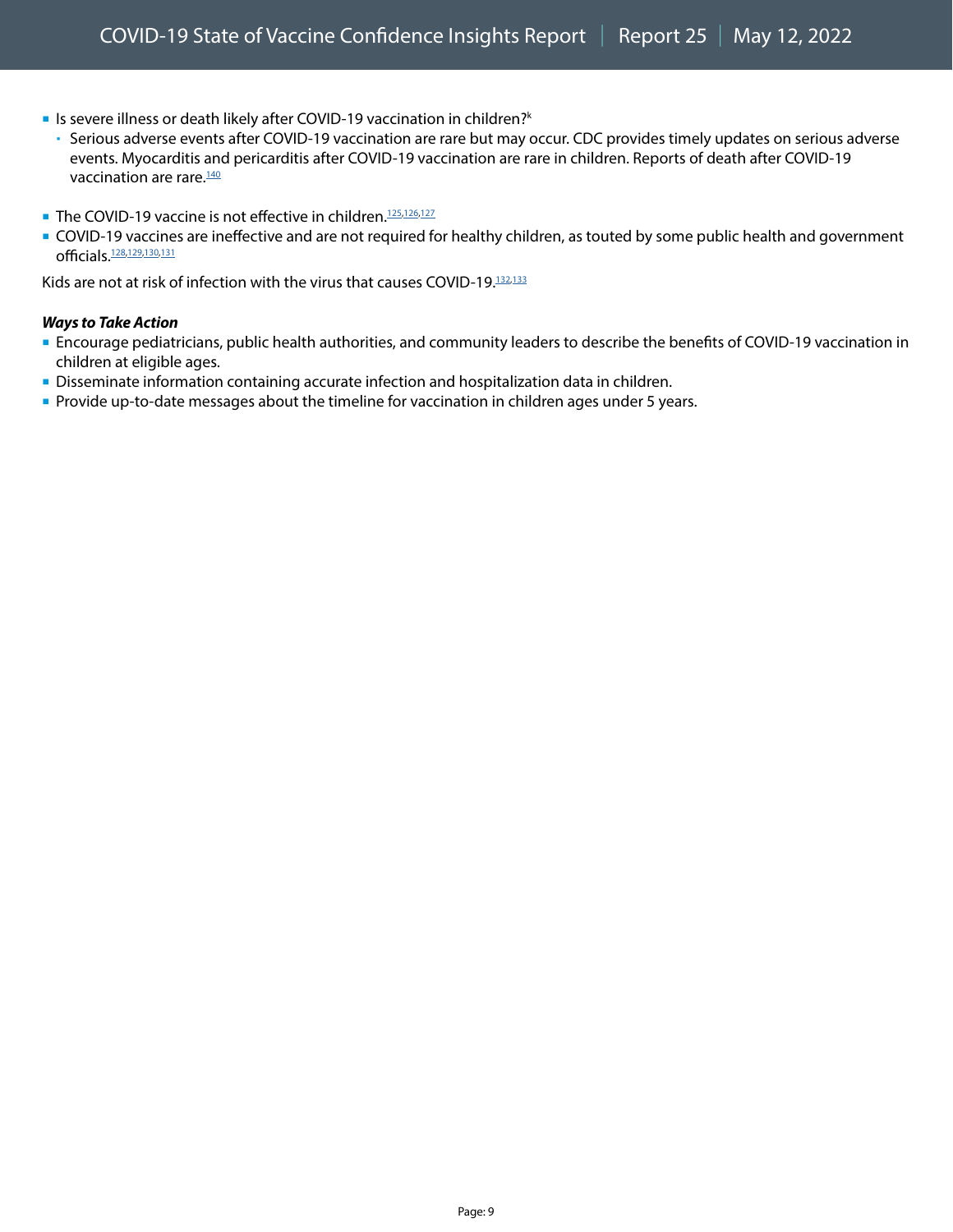### <span id="page-9-0"></span>**Consumers continue to have questions and concerns related to the safety of COVID-19 vaccines**

Vaccine mis/disinformation[141](https://twitter.com/Eljay2602/status/1502232928302026752),[142](https://twitter.com/Legitscrutiny1/status/1501626151906725893)[,143](https://rumble.com/vwglmp-top-secret-pfizer-documents-leaked-pfizer-knew-that-vaxx-would-kill-thousan.html) as well as reported cases of vaccine adverse events and side effects such as myocarditis,<sup>[144](https://twitter.com/freethought202/status/1502211661918212096/photo/1),[142](https://twitter.com/DrJinRussell/status/1502441754213367812),143</sup> encephalomyelitis,<sup>m,144</sup> chronic fatigue syndrome,n worsening migraine episodes,<sup>[145](https://www.ncbi.nlm.nih.gov/pmc/articles/PMC8708794/),146</sup> sudden hearing loss,<sup>[147](https://jamanetwork.com/journals/jamaotolaryngology/fullarticle/2789496?guestAccessKey=9934d86a-9371-4c88-8f14-e96c36906e60&utm_source=For_The_Media&utm_medium=referral&utm_campaign=ftm_links&utm_content=tfl&utm_term=022422)</sup> menstrual and fertility disorders,<sup>[148](https://twitter.com/JeanRees10/status/1497170081939398658/)</sup> blood clots,<sup>149,[150](https://www.facebook.com/cdc/posts/328751329286312?comment_id=329572262537552&__cft__%5b0%5d=AZULoGsPMoakhEshZl_UD_F-P0V5-flO86_tXI2_P_X9dxA_P7_aE-L8cyWTlc1lVjf3v_7v2L9nO492CCDt0V3B0tbeLf8CpDD4HXtfxxZ94aI8q6kFUL1dGgtQ9X9JeWkyq5xl2AvXsjIRoBSXqKnO&__tn__=R%5d-R)</sup> cancers,<sup>[151](https://t.me/covid19vaccinevictims/4074)</sup> and deaths<sup>152,[153](https://twitter.com/JennSal8/status/1502655719916511236),154</sup> following COVID-19 vaccinations have continued to contribute to concerns about vaccine safety. Studies which support and reinforce COVID-19 vaccine safety were published and circulated during this reporting period, including a recent CDC study that showed myocarditis was less frequently reported as an adverse event following vaccinations with boosters as opposed to vaccinations with second primary doses among adolescents.<sup>157</sup> Likewise, a 6-month VAERS study conducted among people who received Pfizer-BioNTech or Moderna COVID-19 vaccines in the United States showed that most adverse events were mild and transient[.158,](https://www.thelancet.com/journals/laninf/article/PIIS1473-3099(22)00123-2/fulltext)[159](https://www.medpagetoday.com/infectiousdisease/covid19vaccine/97545) Also, COVID-19 mRNA vaccines were found to be safe in pregnancy $162$  and to have the potential of conferring passive immunity to infants through transplacental transfer of antibodies.<sup>[163](https://journals.lww.com/greenjournal/Fulltext/2022/02000/Neutralizing_Antibodies_and_Cytokines_in_Breast.6.aspx)</sup>

On WHO social listening tool, 'Pfizer' was the top hashtag, top rising hashtag, top keyword and top rising keyword.o Moreover, on CDC-INFO, some consumers made requests for studies focused on long-term effects of COVID-19 vaccines to be conducted.p

#### *Perceptions, Concerns, and Threats to Vaccine Confidence*

- Online users [misrepresented](https://www.reuters.com/article/factcheck-pfizer-documentpregnant/fact-check-pfizer-fda-document-does-not-show-covid-shot-caused-miscarriages-or-neonatal-deaths-in-all-injected-mothers-idUSL1N2U81ZL) the 9-page [Pfizer report on adverse reactions](http://phmpt.org/wp-content/uploads/2021/11/5.3.6-postmarketing-experience.pdf) currently circulating on social media to falsely claim that vaccines are dangerous.<sup>[164](https://twitter.com/cliff_ranger/status/1501988063043534854),[165](https://twitter.com/CraigKellyMP/status/1502763405622403072)[,166,](https://twitter.com/toadmeister/status/1501815141964427264)[167](https://twitter.com/Eljay2602/status/1502232928302026752),[168](https://twitter.com/imUrB00gieman/status/1502485165666230275)</sup>
- Some consumers and news outlets expressed concerns about the impacts of COVID-19 vaccines causing adverse events, side effects, comorbidities and sudden deaths.<sup>[169](https://twitter.com/AmyMek/status/1466832709007798273),[170](https://sciencebasedmedicine.org/that-latest-article-on-the-post-vaccine-myocarditis-autopsy-analysis/)[,171](https://twitter.com/JennSal8/status/1502655719916511236)</sup>
- Several online consumers and websites expressed opposition to vaccines following severe allergic reactions and deaths among specific individuals (21 year old Texan,<sup>[172](https://www.caller.com/story/news/local/2022/02/24/texas-family-struggles-after-rare-severe-reaction-covid-19-vaccine-kartik-bhakta/6846156001/)</sup> NYC firefighters,<sup>173,[174](https://twitter.com/fynn_fan/status/1496338324230922246)</sup> and a 5 year old from Illinois<sup>175</sup>) who received COVID-19 vaccines.
- Although debunked,<sup>[178](https://healthfeedback.org/claimreview/study-lund-university-didnt-show-covid-19-mrna-vaccines-change-dna-epoch-times/)</sup>, false online claims stated that a recent study proves mRNA vaccines could convert mRNA into DNA.q, [176](https://twitter.com/NguyenQLong/status/1497638565085605888), 179, [180](https://www.mdpi.com/1467-3045/44/3/73/htm)

#### *Content Gaps and Information Voids*

- What are the side effects of COVID-19 vaccines?<sup>[196](https://twitter.com/Eljay2602/status/1502232928302026752)[,197](https://twitter.com/imUrB00gieman/status/1502485165666230275)</sup>
	- Common side effects include pain, redness, swelling, tiredness, headache, muscle pain, and fever.<sup>198,[199](https://www.cdc.gov/coronavirus/2019-ncov/vaccines/expect/after.html?s_cid=10535:%2Beffects%20%2Bof%20%2Bcovid%20%2Bvaccine:sem.b:p:RG:GM:gen:PTN:FY21)</sup> Severe allergic reactions and adverse effects that could cause a long-term health problem are extremely rare.<sup>200,[201](https://www.cdc.gov/mmwr/volumes/71/wr/mm7109e2.htm)</sup>
- What is the risk of myocarditis after mRNA COVID-19 vaccination?<sup>202</sup>
	- The known risks of COVID-19 illness and its related, possibly severe, complications, such as long-term health problems, hospitalization, and even death, far outweigh the potential risks of having a rare adverse reaction to vaccination. This includes the possible risk of myocarditis or pericarditis. $203$
	- Most patients with myocarditis or pericarditis who received care responded well to medicine and rest and felt better quickly. Patients can usually return to their normal daily activities after their symptoms improve.<sup>[204](https://www.cdc.gov/coronavirus/2019-ncov/vaccines/safety/myocarditis.html?s_cid=11374:cdc%20covid%20vaccine%20heart%20inflammation:sem.ga:p:RG:GM:gen:PTN:FY21)</sup>
	- Infection with the virus that causes COVID-19 increases the likelihood of myocarditis much more so than vaccination.<sup>[205,](https://www.cdc.gov/mmwr/volumes/70/wr/mm7035e5.htm)206</sup>
- Do COVID-19 vaccines weaken the immune system? $207$
- No studies have shown receiving COVID-19 vaccines weaken the immune system while numerous studies have documented the effectiveness of COVID-19 vaccines in preventing severe illness and death from COVID-19. For more information see: [COVID-19 Vaccine Effectiveness and Safety | MMWR \(cdc.gov\).](https://www.cdc.gov/mmwr/covid19_vaccine_safety.html)
- What are the effects of COVID-19 vaccines on fertility?<sup>[208](https://twitter.com/JeanRees10/status/1497170081939398658/)</sup>
	- Several studies have found no evidence that COVID-19 vaccines affect fertility in women or men.<sup>[209](https://academic.oup.com/aje/advance-article/doi/10.1093/aje/kwac011/6511811?searchresult=1&login=true)[,210,](https://academic.oup.com/humrep/article/37/1/5/6420384?login=true)[211](https://jamanetwork.com/journals/jama/fullarticle/2781360)</sup>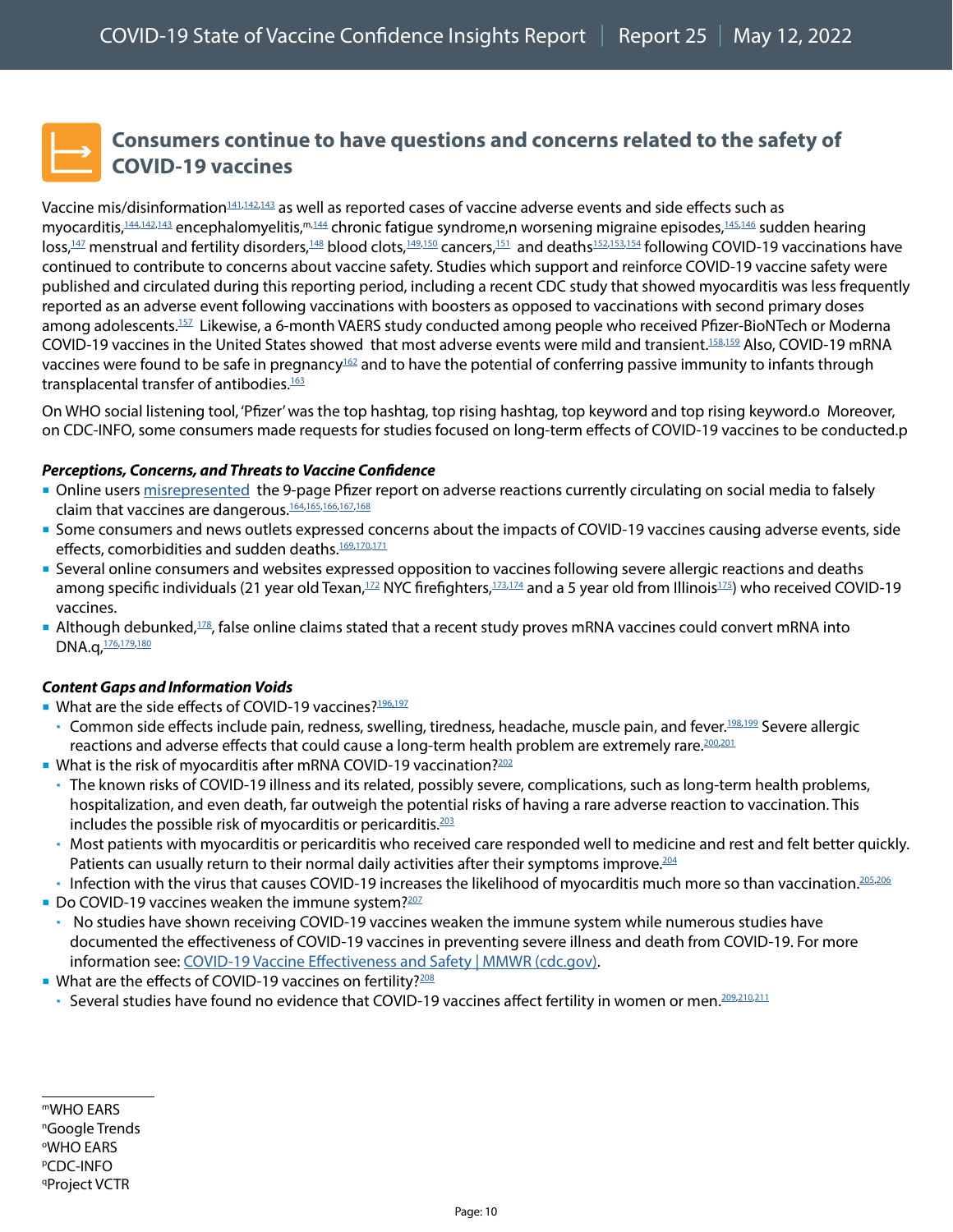- What are the effects of COVID-19 vaccines on pregnancy?<sup>212</sup>
	- There is no evidence that COVID-19 vaccines increase the risk of preterm birth, low birth weight, or stillbirth. Infection with the virus that causes COVID-19 during pregnancy may increase the risk of severe illnesses, hospitalizations and deaths in mothers and newborns.<sup>213</sup> A recent MMWR found that completion of a 2-dose mRNA COVID-19 vaccination series during pregnancy might help prevent COVID-19 hospitalization among infants less than 6 months old.<sup>[214](https://www.cdc.gov/mmwr/volumes/71/wr/pdfs/mm7107e3-H.pdf)</sup>
- Do the mRNA COVID-19 vaccines alter DNA inside human cells?<sup>215[,216](https://www.reuters.com/article/factcheck-coronavirus-vaccines/fact-check-controversial-mit-study-does-not-show-that-mrna-vaccines-alter-dna-idUSL1N2PK1DC)</sup>
- There is no evidence that the mRNA COVID-19 vaccines alter a person's DNA.<sup>217</sup> COVID-19 vaccines do not change or interact with your DNA. The genetic material delivered by mRNA vaccines does not enter the nucleus of your cells, which contains DNA.191.<sup>[218](https://www.frontiersin.org/articles/10.3389/fimmu.2019.00594/full),[219](https://aacrjournals.org/cancerres/article/55/7/1397/502087/Characterization-of-a-Messenger-RNA-Polynucleotide?msclkid=1ea30204cd6911ec894a7974061d36b0)</sup>
- **Does adverse event data in the Pfizer report indicate that vaccines are dangerous?**<sup>[220](https://twitter.com/CraigKellyMP/status/1502763405622403072)</sup>
- **The Pfizer document is an inventory of adverse events, or health issues reported following vaccination, regardless of whether** the vaccine caused them. $221$

#### *Misinformation Themes*

- COVID-19 vaccines cause a significant number of deaths.<sup>222</sup>
- **For people in their twenties, the risk of death is seven times higher after vaccination than from infection with the virus that** causes COVID-19.<sup>223,[224](https://www.usatoday.com/story/news/factcheck/2021/12/21/fact-check-covid-19-vaccines-safe-people-their-20-s/8940671002/)</sup>
- COVID-19 vaccine-related myocarditis and other COVID-19-related complications caused the deaths of two teenage boys<sup>[225](https://sciencebasedmedicine.org/that-latest-article-on-the-post-vaccine-myocarditis-autopsy-analysis/)</sup> and nine US soldiers.<sup>[226](https://twitter.com/VacSafety/status/1501996339571265555)[,227](https://twitter.com/sethharpesq/status/1501607223902060549)</sup>
- COVID-19 vaccines contain "strange life forms"<sup>228</sup> and can be transcribed into human DNA.<sup>[229](https://www.facebook.com/cdc/posts/327890212705757?comment_id=328678372626941&__tn__=R)</sup>
- COVID-19 vaccines are not vaccines but experimental gene therapy.  $230,231$  $230,231$
- COVID-19 vaccines cause recipients to develop vaccine-induced acquired immune deficiency syndrome (VAIDS).<sup>232</sup>
- Gonservative news outlet claimed that athletes are either injured, $233$  dead, $234$  or require an EKG (heart recording) $235$  following COVID-19 vaccination.
- **The World Council of Health released a guide for followers to "spike protein detox" after vaccination.**<sup>[236](https://www.vice.com/en/article/n7nqm7/mysterious-medical-organizations-are-calling-for-an-end-to-covid-vaccines)</sup>

#### *Ways to Take Action*

- **Create and disseminate simple, clear messages about the process for authorizing, approving, making recommendations for,** monitoring the safety of, distributing, allocating, and administering COVID-19 vaccines, including data handling.
- Provide regular updates on the benefits, safety, side effects and effectiveness of COVID-19 vaccines and clearly communicate what is known, what isn't known, and what is being done to find out what isn't known.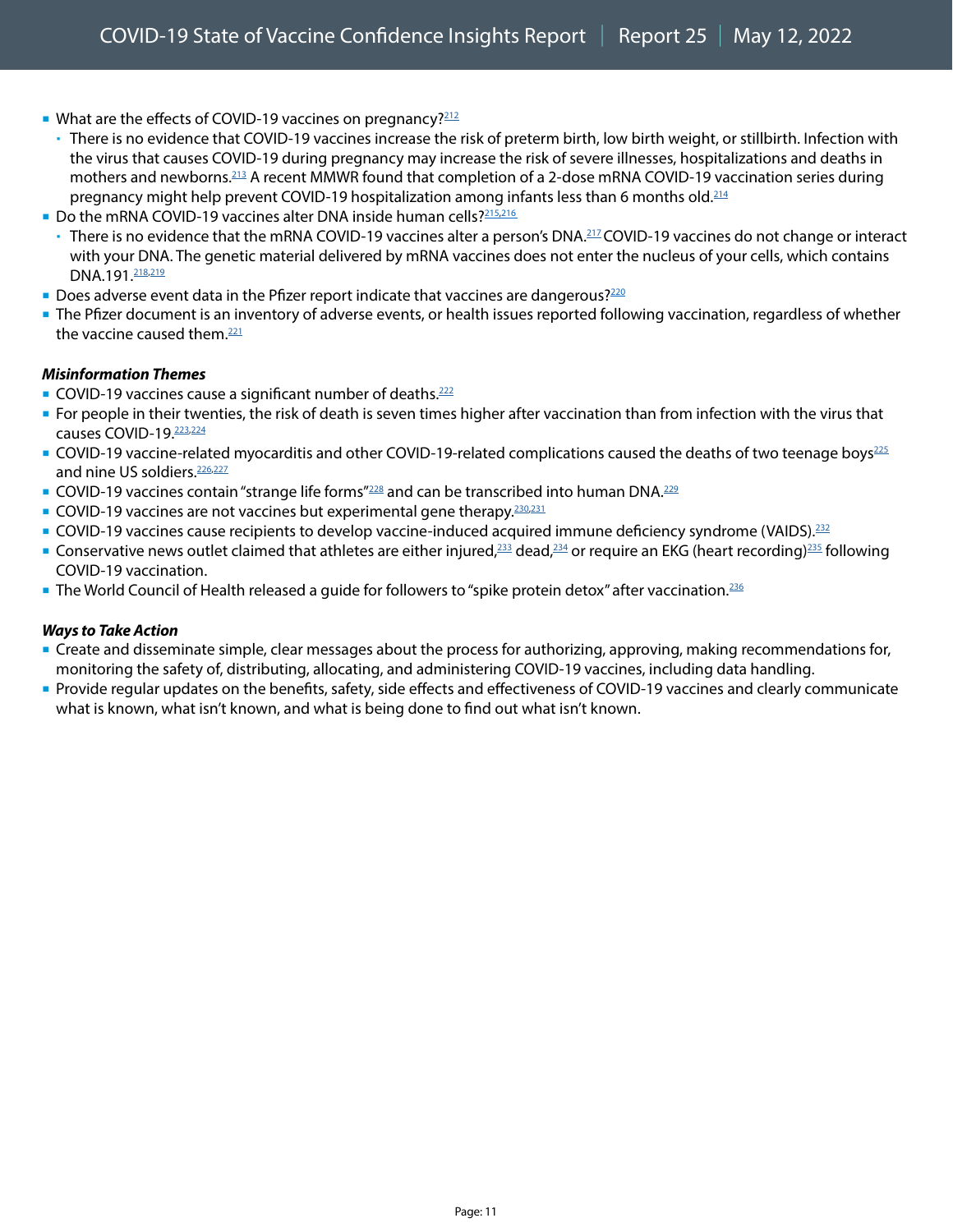<span id="page-11-0"></span>

Consumers continue to question possible authorization and eligibility for a fourth dose (i.e., a second booster). Searches for "cdc booster data" rose by 400% during this reporting period.<sup>r</sup> On March 11, 2022, a Pfizer-BioNTech representative stated that an additional booster would be necessary due to waning immunity while supporting data would be submitted to the FDA for approval.<sup>237[,238](https://thehill.com/policy/healthcare/598026-pfizer-ceo-says-a-fourth-booster-shot-is-necessary)</sup> Moderna also believes an additional booster will be necessary.<sup>239</sup> However, only 38% of eligible adults report being likely to receive



a booster.<sup>s</sup> Currently, everyone 12 years and older should get a booster when eligible. Those who are 12 years and older and are moderately/severely immunocompromised may receive a second booster. Everyone 50 years and older may also get a second booster.<sup>240</sup> Although data from the CDC COVID Data Tracker show 48.2% of fully vaccinated US adults have received a booster dose, adults who have not received a booster dose yet are less likely to receive future booster doses than adults who already haves

#### *Perceptions, Concerns, and Threats to Vaccine Confidence*

- Some consumers support an additional booster of COVID-19 vaccine, comparing it to a yearly flu shot.<sup>[241,](https://twitter.com/100Zeus/status/1503076466510102528)[242](https://twitter.com/LardFDorkness2/status/1503413010689187840)[,243](https://twitter.com/billiereuben21/status/1503440773940924422)</sup> Others are uninterested in additional doses, claiming two or three doses total is their limit.<sup>[244](https://twitter.com/gclt5/status/1503067468725641220)[,245](https://twitter.com/newsviewsbrews/status/1503411340697903115)[,246](https://twitter.com/TKiko/status/1503409089765945348)</sup>
- Social media users are worried the booster is causing heart and breathing problems.  $247,248,249$  $247,248,249$  $247,248,249$  $247,248,249$
- Conflicting messages from global public health authorities, increased profits for vaccine companies[,250,](https://www.cnbc.com/2022/03/03/covid-pfizer-moderna-project-51-billion-in-combined-vaccine-sales-this-year.html)[251](https://www.wsj.com/articles/pfizer-moderna-and-other-drugmakers-make-billions-meeting-covid-19-needs-11645811779) and unclear data on benefit of vaccination may negatively impact vaccine uptake.<sup>252[,253](https://twitter.com/SarahKr72870205/status/1498817333711802371),254</sup>

#### *Content Gaps and Information Voids*

- What are the side effects of COVID-19 boosters?<sup>t</sup>
- So far, reactions reported after getting a booster are similar to those after the two-dose or single-dose primary shots. Fever, headache, fatigue, and pain at the injection site were the most commonly reported side effects. Overall, most side effects were mild to moderate. However, as with the two-dose or single-dose primary shots, serious side effects are rare but can occur.<sup>[255](https://www.cdc.gov/coronavirus/2019-ncov/vaccines/expect/after.html)</sup>
- Are people who received COVID-19 vaccines abroad eligible for Moderna or Pfizer-BioNTech vaccine boosters in the United States?t
- Yes. CDC has detailed guidance for COVID-19 vaccination for people who received 1 or more doses outside of the United States. Refer to Clinical Guidance for COVID-19 Vaccination | CDC.<sup>[256](https://www.cdc.gov/coronavirus/2019-ncov/vaccines/recommendations/immuno.html)</sup>
- Should immunocompromised people receive a fourth dose of the COVID-19 vaccine?u
- People ages 12 years and older who are moderately/severely immunocompromised **should receive a total of 4 doses** of mRNA COVID-19 vaccine to stay up to date. The 4 doses include a primary series of 3 doses of an Pfizer-BioNTech or Moderna COVID-19 vaccine, plus 1 booster of an Pfizer-BioNTech or Moderna COVID-19 vaccine (4th dose).<sup>257</sup>
- Do people need a booster dose to be considered fully vaccinated?u

 Fully vaccinated means a person has received all recommended doses in their primary series of COVID-19 vaccines. Up to date means a person has received all recommended doses in their primary series of COVID-19 vaccines and a booster when eligible.<sup>[258](https://www.cdc.gov/coronavirus/2019-ncov/vaccines/stay-up-to-date.html?s_cid=11747:cdc%20fully%20vaccinated%20definition:sem.ga:p:RG:GM:gen:PTN:FY22)</sup>

#### *Misinformation Themes*

- Some consumers believe the Pfizer CEO was lying about the need for a fourth dose and it is only a plan for Pfizer to make more money.<sup>259,[260,](https://twitter.com/JCoulterB/status/1498764644038545410)[261](https://www.facebook.com/cdc/posts/328860049275440?comment_id=681108126658450)</sup>
- The first, second, and third doses did not work at preventing the spread of the virus that causes COVID-19, so neither will a fourth dose[.262,](https://www.facebook.com/cdc/posts/328860049275440?comment_id=328862992608479&__cft__%5b0%5d=AZVZpxntP2kdJxDMZN7uu-rZN0YgZ-srgH7jaeIBneYaVcH7CAgz4ZErnwjC7BN1-cI1It19_x13ZYbvgDSohr6I767f6FIEbUkpANDXJTeq7Qvzgf865mO6wo0kaOJ5n5jzD9r9k7EibPn3EPss1GO5&__tn__=R%5d-R)[263,](https://www.facebook.com/cdc/posts/328860049275440?comment_id=2994617747464683&__cft__%5b0%5d=AZVZpxntP2kdJxDMZN7uu-rZN0YgZ-srgH7jaeIBneYaVcH7CAgz4ZErnwjC7BN1-cI1It19_x13ZYbvgDSohr6I767f6FIEbUkpANDXJTeq7Qvzgf865mO6wo0kaOJ5n5jzD9r9k7EibPn3EPss1GO5&__tn__=R%5d-R)[264](https://www.facebook.com/cdc/posts/328860049275440?comment_id=938954103442128&__cft__%5b0%5d=AZVZpxntP2kdJxDMZN7uu-rZN0YgZ-srgH7jaeIBneYaVcH7CAgz4ZErnwjC7BN1-cI1It19_x13ZYbvgDSohr6I767f6FIEbUkpANDXJTeq7Qvzgf865mO6wo0kaOJ5n5jzD9r9k7EibPn3EPss1GO5&__tn__=R%5d-R)
- The CDC failed to release timely data, making some believe the government is hiding data showing most adults did not require an additional COVID-19 booster.<sup>265,[266](https://www.instagram.com/p/CaVTt6jlyYY/c/17923559864313033/)[,267](https://www.facebook.com/cdc/posts/328860049275440?comment_id=505117204402169)</sup>

#### *Ways to Take Action*

- **Provide information to the public when data is available about the safety and benefits of an additional booster.**
- Explain side effects associated with vaccination and how they compare to long-term effects and adverse events of COVID-19.
- **Disseminate messages showing who is eligible and who should get an additional booster dose.**

r Google trends s HHS Current Events Tracker t CDC-INFO u CDC-INFO